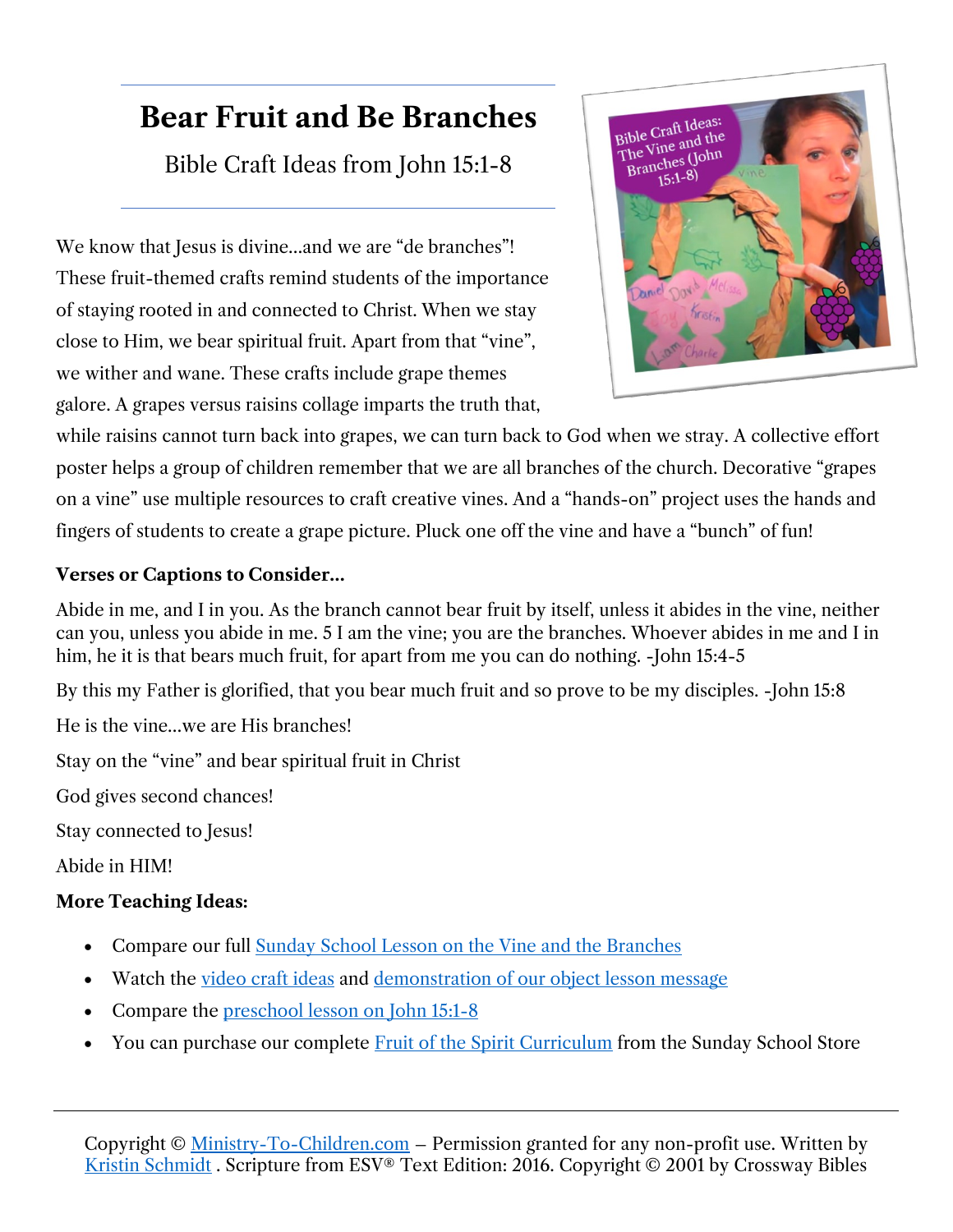# Craft one: "Second Chance Grapes" Collage

### **You will need:**

- Scissors
- Glue or tape
- Paper or cardstock
- Markers or crayons
- Verse caption or extra decoration (optional)
- Raisins
- Pipe cleaners, glitter, or other extra decorations.

#### **Procedure:**

- 1. Cut the paper into strips (purple or green preferred for "grapes").
- 2. Crinkle the paper strips to form "grapes", and glue in a cluster on one side of the paper.
- 3. Add a verse, caption, or label on the paper.
- 4. Draw or attach a "vine" to the paper with marker or pipe cleaner.
- 5. Glue raisins to the opposite side of the paper as a "second chance at grapes" example.



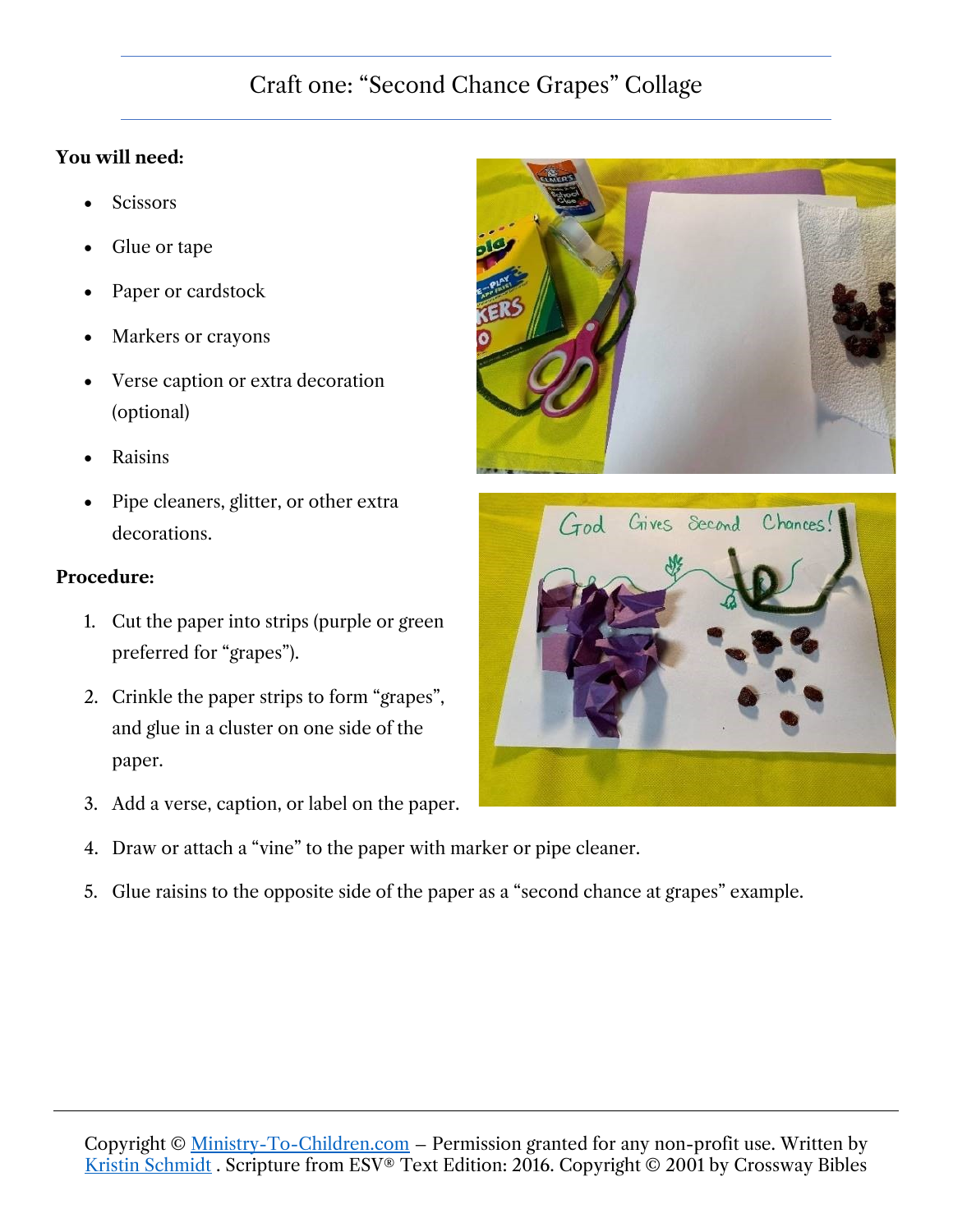### Craft Two: "We are the Branches" Poster

#### **You will need:**

- Glue and/or tape
- Construction paper
- **Scissors**
- Caption or verse (Optional)
- Markers or crayons
- Paper bags
- Additional decoration as desired (or if you wish to hang)

#### **Procedure:**

1. Decorate a paper with initial drawings and captions (leaves, vines, verses, etc.).

2. Cut and twist a paper bag to create a threedimensional "vine" effect.

3. Have children write their names on several grape-colored (purple or green) circles. Redistribute the circles so children have a variety of names from their friends.

4. Glue or tape the grapes and vines to the main paper. Celebrate the community of the class and the fact that we are connected in Jesus!



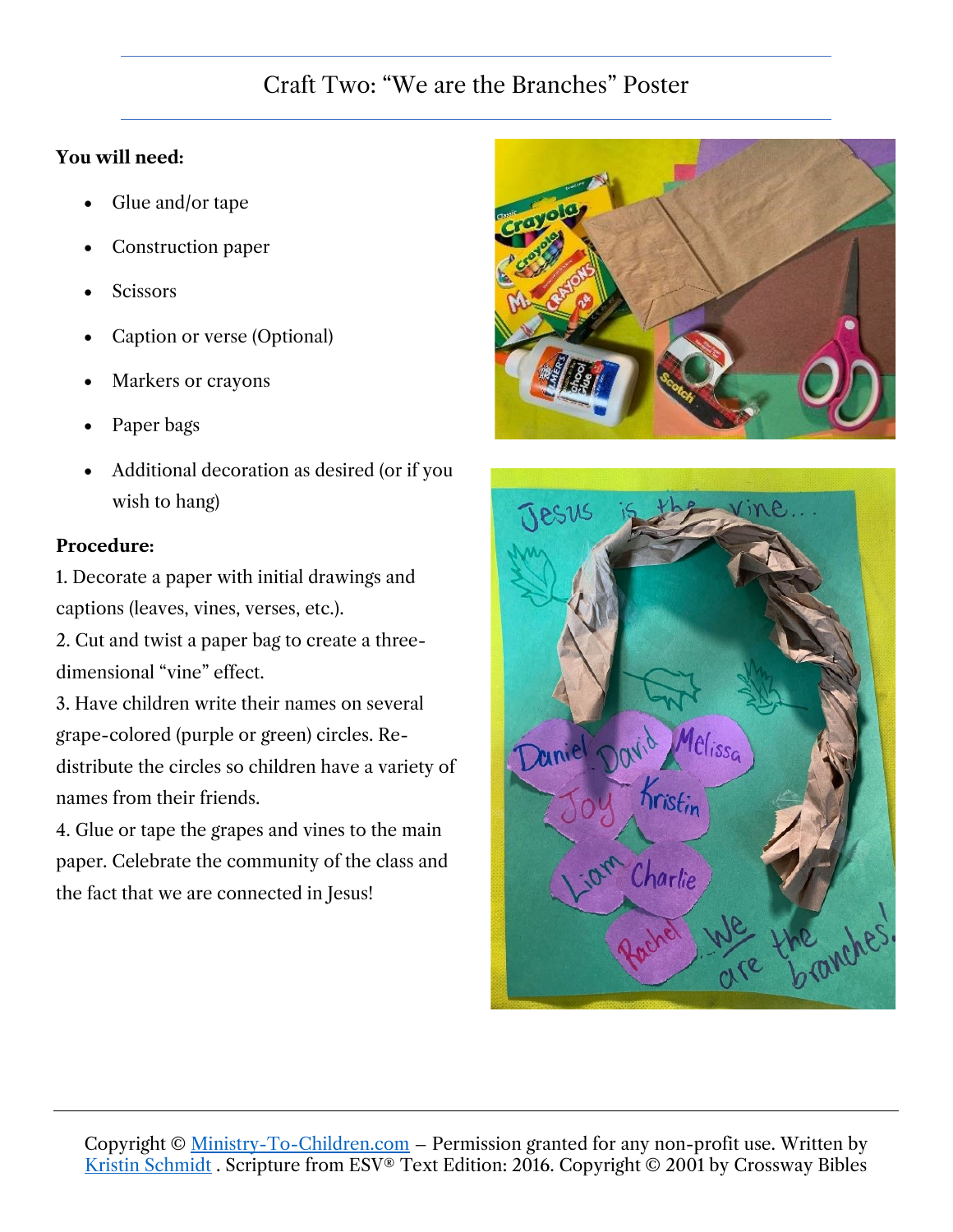# Craft Three: "Stay on the vine" Grapes

#### **You will need:**

- Construction paper/cardstock
- Cardboard tube (Optional)
- Balloons (optional)
- Markers or crayons
- Pipe cleaners
- **Scissors**
- Glue or tape

### **Procedure:**

1. Choose paper strips and/or balloons for your grapes/leaves motif.

2. Staple paper strips together, and attach as a cluster of "grapes."

3. If desired, attach balloons as "grapes" or "leaves."

4. Place the "grape clusters" on a pipe cleaner, and attach to a tube if desired.

5. Add captions and verses.



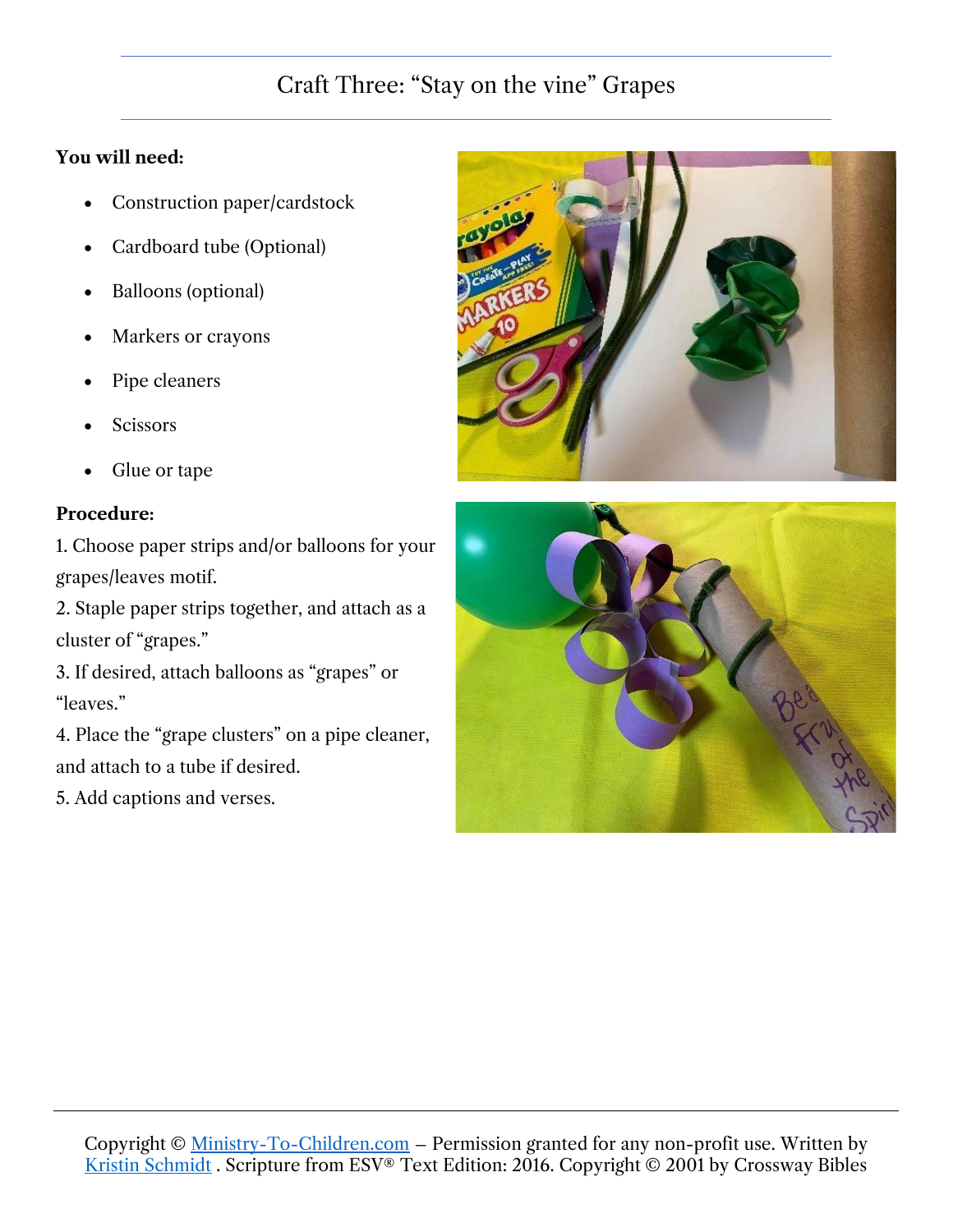# Craft Four: "Fruit on Hand"

#### **You will need:**

- Construction paper/cardstock
- Ink or finger paint
- Markers or crayons
- Pipe cleaners (optional)
- **Scissors**
- Glue or tape

#### **Procedure:**

- 1. Trace the hand (and portion of the wrist) of the participant.
- 2. Add decorative "vines" with markers or pipe cleaners.

3. Add paper leaves and verses or captions.

4. Use the ink or finger paint to create "grape bunches" with fingers. Place the grapes near the vines (or draw them afterwards).

5. Add a pipe cleaner to hang, if desired.